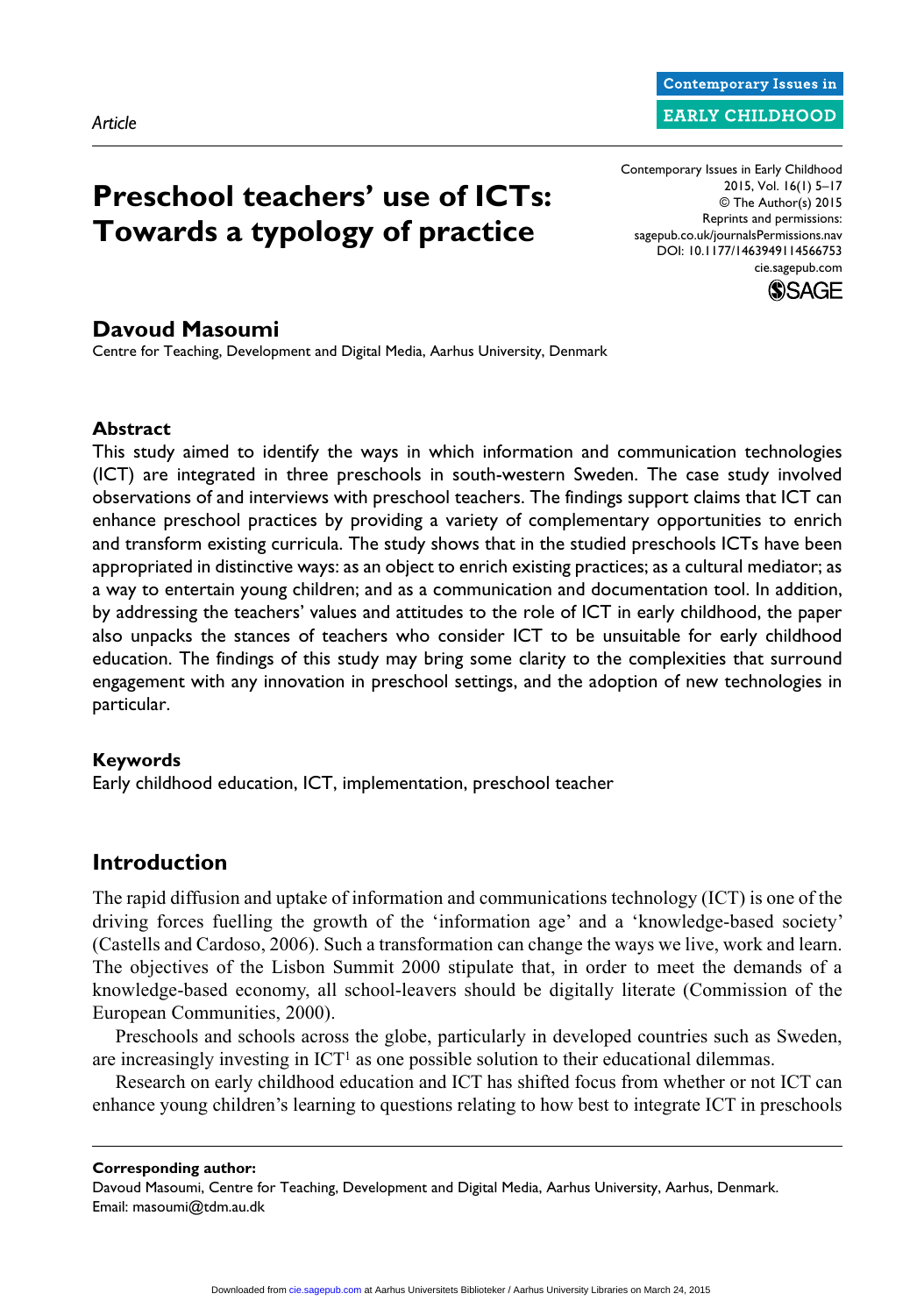(Bowman et al., 2001; Gialamas and Nikolopoulou, 2010; Stephen and Plowman, 2008). Providing multi-dimensional learning tools and resources such as written text, pictures, animations, video and sound (Palfrey and Gasser, 2008; Preston and Mowbray, 2008), developing and offering a variety of representations (Kennewell and Beauchamp, 2003), and affording facilities to save and re-use learning resources (Goodwin, 2008), all of these technologies have made available to practitioners the affordances of a variety of possibilities.

The Swedish national curriculum for preschool (The Swedish National Agency for Education, 1998) underlines the importance of providing all children with equal access to ICT. Policy-makers have turned their attention to the provision of ICT for preschools. Similarly, a large number of Swedish schools and preschools2 have invested in ICTs in the form of personal computers, tablets (e.g. Apple Computer iPads) and interactive whiteboards, as well as professional development activities designed to enhance the breadth and richness of educational practices in preschools (Preston and Mowbray, 2008; Sheridan and Pramling Samuelsson, 2003; Torff and Tirotta, 2010).

On their own, ICTs, however, cannot enhance preschool educational practices (McGarr, 2009). Preschool teachers need guidance in order to learn how to use these technologies to change educational practices for the better (O'Hara, 2004; O'Rourke and Harrison, 2004; Sheridan and Pramling Samuelsson, 2003). The pedagogical norms and experiences of preschool teachers invariably shape the ways in which ICTs are used in preschool settings (Sheridan and Pramling Samuelsson, 2003; Vanderlinde and van Braak, 2010).

Despite the enormous investments in and availability of ICT technologies in a large number of Swedish preschools (The Swedish Media Council, 2012), it seems that new affordances provided by ICT technologies have not been integrated into preschool pedagogies (see Hvit, 2010; Klerfelt, 2010; Ljung-Djärf, 2004). Fishman (2006) argues:

Though technology is becoming a widespread presence, it is not for the most part central to the curriculum of schools. It is primarily used as an adjunct or add-on, broadly underutilized in terms of its potential, and certainly in terms of the investment. (Fishman, 2006: 1)

Furthermore, we have limited understanding of the ways in which preschool teachers use ICTs as part of their pedagogical practices (Vorkapić and Milovanović, 2012). The dominant form of ICT in preschools, the personal computer, is often being used as a documentation or display tool (McPake et al., 2012; Säljö and Linderoth, 2002), or as a 'babysitter', as Ljung-Djärf (2008) phrased it.

There is relatively limited research into how ICT can effectively be embedded in preschool educational practices (Law, 2008; Lin, 2012; McPake et al., 2012). Pedagogical practices mediated by ICTs in preschools are largely dependent on teachers' perceptions and expectations. Thus, it is often argued that decisions about whether and how to use ICT in preschool must ultimately depend on preschool teachers' attitudes, knowledge and skills (Ertmer, 2005; Hew and Brush, 2007).

This study aims to identify the ways in which ICT is integrated in Swedish preschools. In particular, it tackles a timely and pertinent topic for practice development and one that can have implications for the development of theoretical thinking around professional practice in the early years. It must be declared at the outset that this small-scale study is not without limitations, and thus the findings of the study may not be extended beyond the context of the studied preschools. However, the findings may have implications for the development of theoretical thinking around professional practice in the early years.

# **Methodology**

The research question, methods and analytic techniques employed in this study have been inspired by socio-cultural ways of thinking about learning and development; a perspective that emphasizes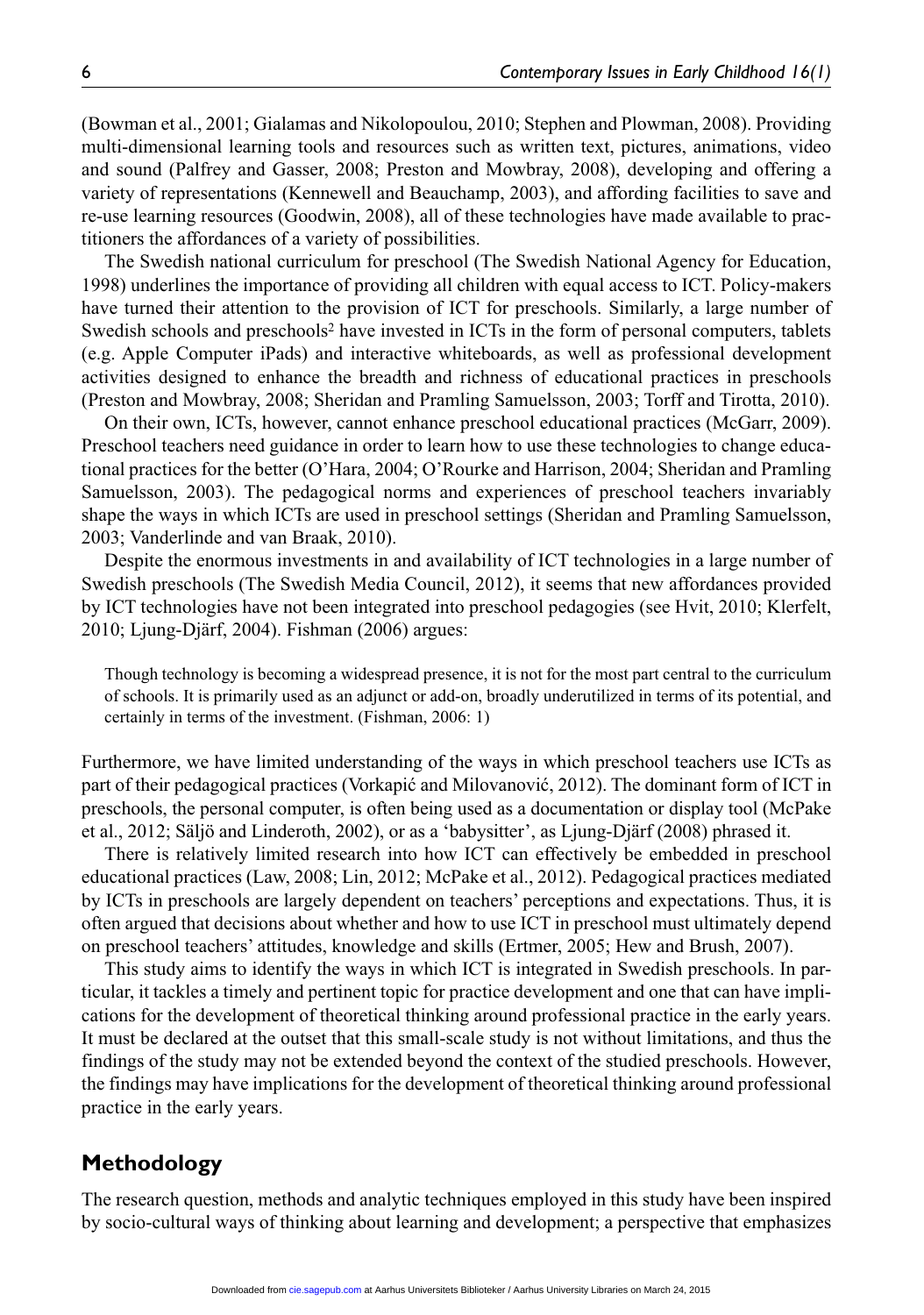the ways in which technological artefacts mediate learning, interactions and communicative practices (Vygotsky, 1978). Situated ways of acting with technological artefacts are central, including encounters between young children and preschool teachers, between learners and artefacts, and between teachers, learners and institutional practices.

Hedegaard (2009) argues that preschool practices are shaped by preschool teachers' values and norms. Previous studies (see McCarrick and Li, 2007; Plowman and Stephen, 2003) also show how preschool teachers' attitudes and skills shape their ICT use in preschool practices. Their attitudes, beliefs and ICT skills affect the way that ICT is or can be applied in preschool pedagogical practices (Lindahl and Folkesson, 2012; Tsitouridou and Vryzas, 2004). In preschools, these practices can reflect collectively-held norms and ways of acting that constitute discursive patterns (Säljö, 2005). In other words, teachers often shape their learning environments in alignment with the embedded discursive patterns of a preschool (Säljö, 2005). ICTs can reinforce dominant discourses and practices. By introducing new practices and perspectives, however, enrolling ICT can also challenge, disrupt and subvert dominant discourses and practices.

### *Empirical study*

In recognition of the ways in which ICTs is being integrated, this case study (Yin, 2009) focused on preschool teachers' existing use within their real-life context as well as their thoughts and experiences regarding the integration of ICT in preschool practices. Unstructured thematic interviews with preschool teachers and observations of classroom practice with older groups of children, i.e. 4–5-year-olds, provided the primary data sources. It was assumed that interviews combined with observation of teachers' practices would provide insights into teachers' use of ICTs in general (Simons, 2009).

The researcher visited three preschools in the southwest of Sweden 15 times. The preschools involved ranged in their educational orientation, size and availability of resources. For instance, one of the studied preschools' practices was mainly based on Maria Montessori's educational methods. The researcher worked as an ethnographer by observing, discussing, interviewing and taking photographs as well as participating in the preschools' everyday lives. Four- to eight-hourlong daily classroom observations were conducted over three weeks to capture rich data… that provide[d] a full and revealing picture of preschool teachers' experiences in using ICTs in their pedagogical practices (Maxwell, 2005). Detailed field notes were also recorded when observations were made.

Observations focused on the positioning and the ways in which ICTs were used in the studied preschools. The observations were recorded using a combination of field notes and supplementary photographing of the same events. Most of the activities took place indoors. After the preschool visits, the participating preschool teachers were interviewed.

Six preschool teachers – two teachers from each of the three studied preschools – were interviewed. Semi-structured interviews provided the researcher with the opportunity to discuss the preschool teachers' thoughts and experiences relating to their use of ICTs and as a means of reasserting emerging interpretations placed on the observational data (Cohen et al., 2011). Since the studied preschools were very different in terms of size, pedagogical orientation and profile, the interviews focused on those features that were typical of the preschool, i.e. the use of ICT in their practices. Reflecting on observation data helped the researcher clarify some points and correct potential mistakes and misunderstandings in the field notes. To ensure the anonymity of the participants, preschool teachers' names were replaced with pseudonyms.

All of the collected data including transcribed interviews, field notes and supplementary photographs taken were analysed to explore underlying themes using Marshall and Rossman (2006) data analysis strategies. In such an approach, the researcher *'*engages the text naively, without a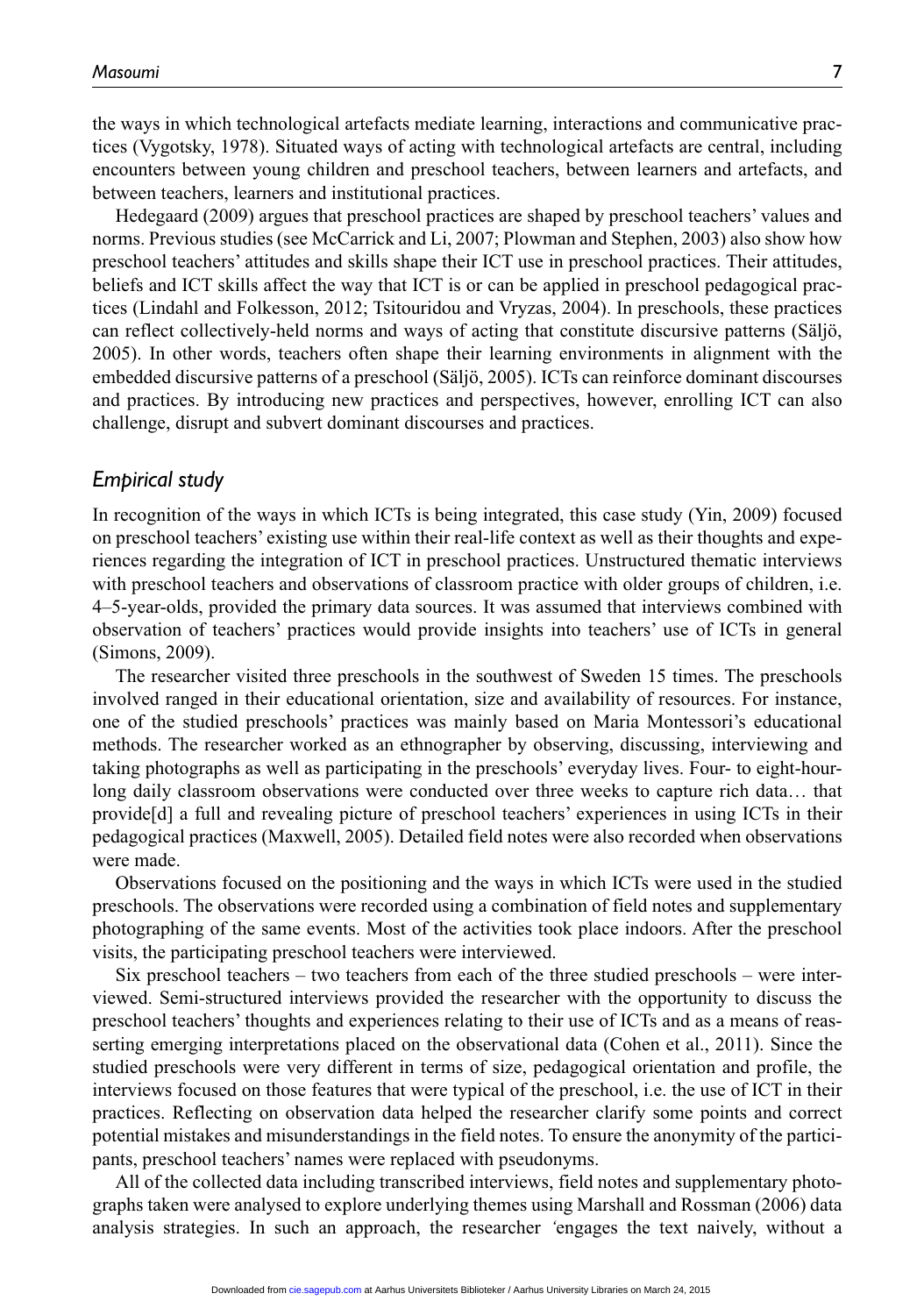|                        | Preschool I | Preschool 2 | Preschool 3 |
|------------------------|-------------|-------------|-------------|
| Desktop computers      | Yes         | Yes         | Yes         |
| Digital camera         | Yes         | Yes         | Yes         |
| Digital photo frame    | Yes         | Yes         | Yes         |
| Tablet (e.g. iPad)     | Yes         | Yes         | <b>Yes</b>  |
| Laptop computer        | Yes         |             |             |
| Interactive whiteboard |             |             | Yes         |

**Table 1.** Technological resources in the studied preschools.<sup>3</sup>

template, searching for segments of text to generate and illustrate categories of meaning' (Marshall and Rossman, 2006: 208). The first stage in the analysis involved sorting and organizing the collected data, including transcribing interview tapes and making contemporaneous notes. The analysis centred on ways of acting in terms of: (a) preschool teachers' actions; (b) key interventions in using technology; and/or (c) technology-enhancing pedagogical practices. This was followed by re-examining and analysing the collected data, i.e. coding and generating categories, themes and patterns of ICT use to obtain a deeper understanding of the ways in which ICT is being integrated into preschools practice (Cohen et al., 2011). The data were then categorized to allow subsequent readings focusing on emerging thematic concerns.

# **Results**

The analysis of preschool teachers' accounts of ICT use have been appropriated in distinctive ways. Each of the ways that emerged will be discussed in turn:

- 1. Using ICT to enrich and transform existing curriculum and practices;
- 2. Using ICT to enhance children's cultural literacy and narrowing the gap for young immigrant children;
- 3. Using ICT to keep children busy;
- 4. Communicating and documenting preschool practices;
- 5. ICT is not important in preschool educational practices.

# *Technological resources in preschools*

According to the empirical data, a variety of digital technologies were being used in Swedish preschools. As illustrated in Table 1, there was at least one desktop computer, digital camera, digital photo frame and iPad available in each of the studied preschools. Access to other ICT technologies such as interactive whiteboards and laptop computers varied across the studied preschools.

According to the teachers interviewed, they were rarely constrained by the accessibility of ICT technologies.

*1. Using ICT to enrich and transform existing curriculum and practices*. New technologies provide a wide range of opportunities to examine and transform the existing curriculum and practices. The collected data supports the belief that ICTs can enrich preschool practices. This was reflected in teachers' practices and their rationale for using ICT in preschool practices.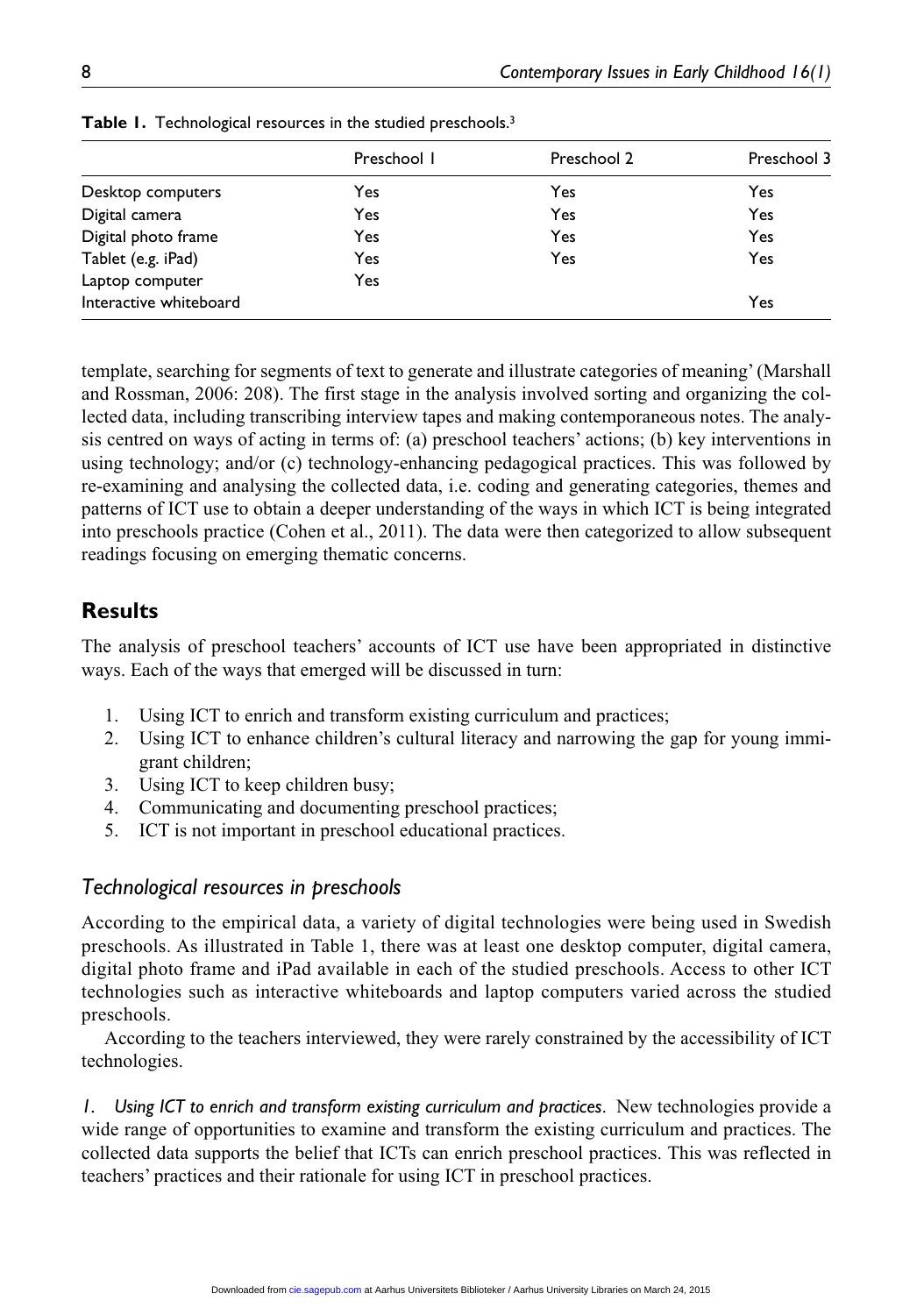ICT is an extra learning tool. Traditionally, for instance, I cut and paste paper to make a triangle, now I can do it on a digital screen! Obviously one can do more, but you need to know what and in which ways. (Ulla, 26 November 2012)

The teachers interviewed also commented on the areas where ICTs facilitated their pedagogical practice. In the following excerpt, Ingrid (an interviewed teacher) exemplifies the opportunities that ICT affords.

Mainly I see ICT more as a tool; an extra educational tool/artefact like pen and paper… For instance sometimes I use word puzzles or animal puzzles on an iPad. In these apps children are encouraged to fill in the right letters in the blank space/s in the puzzle. Children are encouraged to work together to find the right answer. (Ingrid, 9 December 2012)

As reflected in Ulla's and Ingrid's comments, ICT is seen as a complementary artefact to enrich teachers' practices. In both excerpts ICTs are perceived as extra tools for extending preschool teachers' existing practices. Ingrid's remark suggests that technologies such as the iPad are used to introduce new concepts and skills. Similarly, Reza illustrates another instance of ICT use in her practice.

I often search for interesting issues, pictures and video clips… to elaborate and express the given issues in concrete ways…. It is very helpful to use online resources…. In some cases, I download the applications (gadgets)…. They are very useful. It is a bit difficult to know which app one should install though! (Reza, 2 December 2012)

This excerpt suggests that the internet provides a wealth of learning resources for all practitioners, including preschool teachers. Teachers also commented on the significance of the particular applications and programs in enhancing the quality of teaching and learning activities. Similarly, observations supported the idea that the teachers used ICT to acquire knowledge and resources. On several occasions, for example, teachers employed search engines (e.g. Google) to find pedagogical resources such as images and videos.

In one instance, one of the teachers took pictures of trees and flowers in the preschool yard in different months. The pictures were printed and hung up on the wall; thus, the changes in trees and flowers in different sessions could be followed and discussed. These practices, and any parallel practices observed, as teachers worked with young children, were characterized by reference to how ICT can promote preschool teachers' practices and how they were in alignment with the existing curriculum.

*2. Using ICT to enhance children's cultural literacy and narrowing the gap for young immigrant children*. ICT can offer young children a glimpse of children's lives in other cultures and allow them to draw upon multimedia resources from across the world. The following excerpt reflects a teacher's experience of the ways in which ICT can make cultural diversities more visible.

…since a large number of children in this preschool are immigrants and coming from different cultures, using ICT provides children [with the] means to introduce their countries, culture and languages… it is very challenging for children to know their classmates' land, language and so on. I use interactive whiteboards to search [for] relevant maps, pictures and clips to familiarize children with other children's lives, cultures and countries. (Reza, 2 December 2012)

By providing a glimpse of other peoples' lives and cultures, as suggested in the excerpt above, new technologies may enhance children's cultural awareness. As reflected in the Swedish national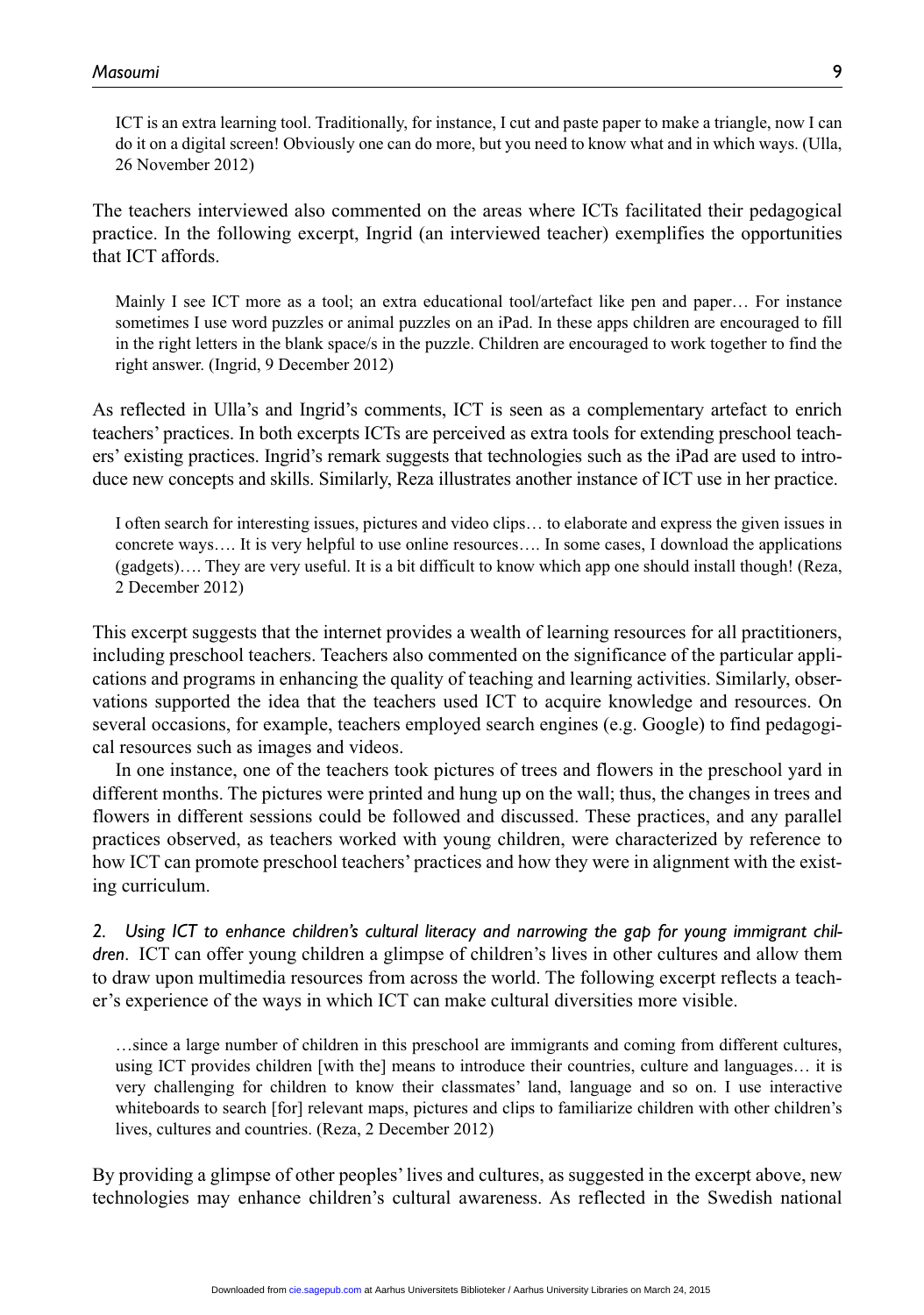curriculum, ICT can enrich the preschool environment to react to the young children's social needs for intercultural and multilingual approaches in the context of the multicultural realities of Sweden (Norberg, 2000; Skolverket, 2010).

Observations demonstrated that teachers were willing to explore new opportunities to present others way of living, writing and talking. In one instance, one of the observed teachers in preschool 3 was using an interactive whiteboard to position each one of the immigrant children's home countries on Google Maps. He encouraged young children to guess their languages. Then, he disclosed their ethnic or national dress (e.g. Arab national dress). By showing music videos of those nationalities (i.e. Chinese and Arabic music) on YouTube, the teacher encouraged children to dance with different kinds of music.

In another instance in 24 November 2012, one of the teachers (a second-language teacher for four immigrant children) used an iPad application to teach the Arabic alphabet and the way it is written from right to left. Ghadir (a five-year-old immigrant boy), when talking to the other children said, 'hey, look here, I can write in Arabic'. Other children with a great interest had a chance to see and listen to a foreign language. Apart from enhancing children's cultural awareness, ICT helps teachers to concretely exemplify the cultural and ethical differences and also any similarities. This signifies that the infusion of ICT in educational settings has provided preschool teachers with greater opportunities to promote children's cultural awareness and democratic values (Liu and Hannafin, 2010). Providing such opportunities may enhance young children's understanding and appreciation of cultural diversities, and thus reduce 'social stratification and therefore increasing social inclusion' (Thurston, 2004: 166).

In addition, ICT can enhance immigrant children's language learning. According to data from the 2012 Statistics Sweden (Statistiska centralbyrån), immigrant children make up about 18 percent of the under-six age group; the figure rises to 60 to 70 percent in some geographical areas (Findahl, 2013). These children are more likely than their Swedish counterparts to confront risks, such as low family income and low parental education, combined with language barriers, which can put immigrant children at risk of developmental delay and poor academic performance. Reflecting on her own experience, another interviewed teacher indicated that using ICT can minimize obstacles such as language barriers:

For sure, digital technologies facilitate immigrant children's language learning. Considering that even math education is dependent on children's language competences.… So, we put more emphasis on children's language learning by reading stories, showing films (e.g. animations) and so on. I also use several iPad applications in order to teach animals and fruit. Children press the animals and fruit pictures and listen to each of their names as they are being touched. (Ulla, 26 November 2012)

Ulla argues that ICT can narrow down the immigrant–native children's language gap. These technologies can provide a wide range of opportunities and recourses to promote immigrant children's language leaning. One preschool teacher's reflection on her experiences with small groups is as follows:

Some of the young children, particularly immigrant children, are very silent and are less engaged in preschool practices. So, we usually encourage them to engage in practices in different ways.

On 7 December 2012 one of the teachers motivated a five-year old withdrawn/quiet immigrant boy to create and present a story for a small group (five children) using a tablet application, Create Your Own Fairy Tale.<sup>4</sup> The teacher initially showed how the application worked. It was a process of trial and error to learn the application: 'press that one, then that one, then take images from there,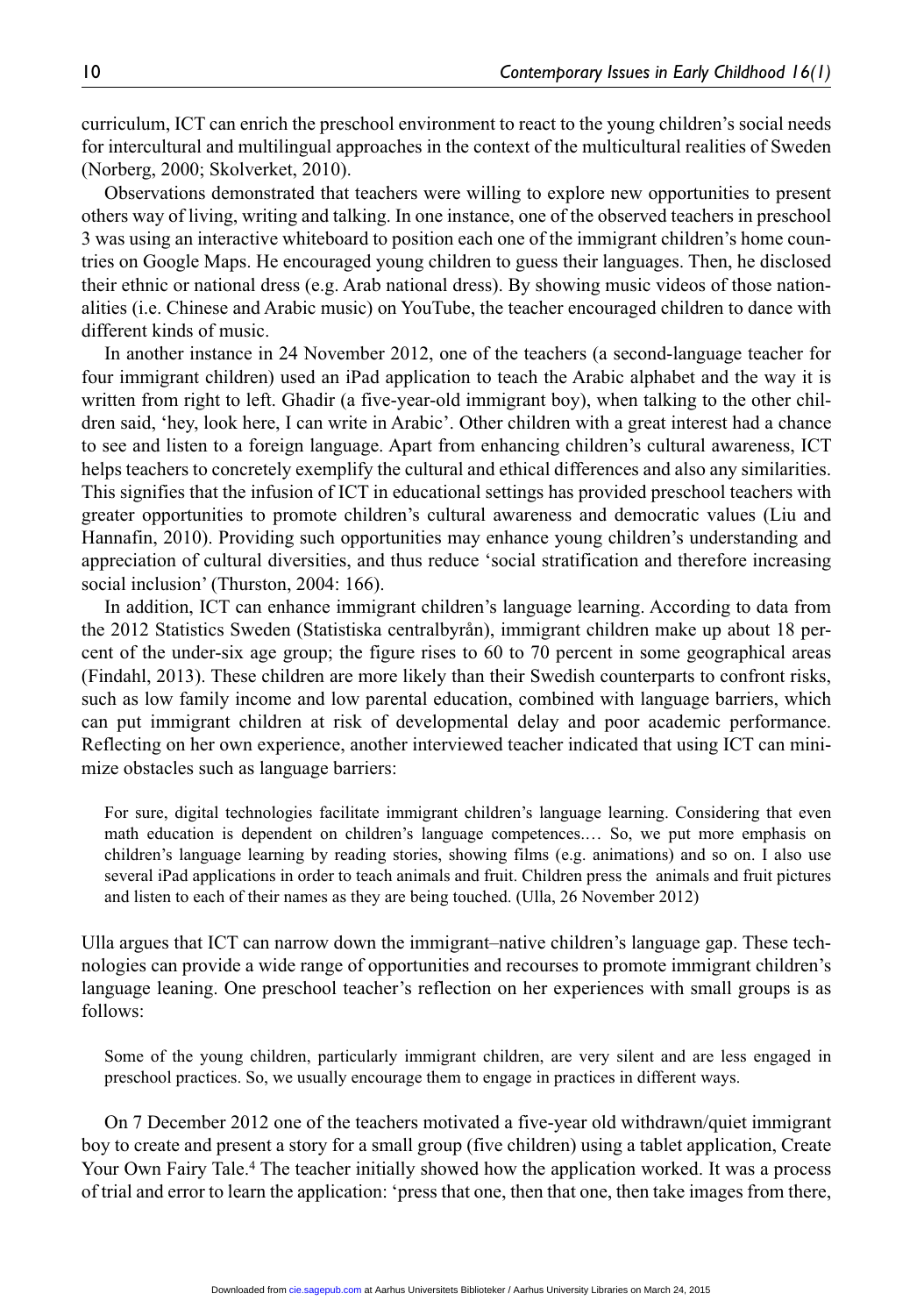then click that one…' The child was then encouraged and supported by the teacher and other children to create his own story. In this process, the child was encouraged to discuss the activity and share his ideas.

Integrating such applications can help teachers to create an early child environment that encourages and supports withdrawn/quiet immigrant children to express their imaginations, creativity and a sense of wonder and thus engage actively in preschool practices.

In our preschool, nearly 50 percent of the children are immigrants. This implies that those children are learning the Swedish language in the preschool. We use computers, iPads and interactive whiteboards to teach children new concepts such as mathematical concepts, exemplifying abstract issues and so on.… I usually encourage children to sit together at the computer. In most cases, other children gather around and talk about the given activity. For instance, I encourage children to take pictures and then use Photo Story to create a multimedia presentation (with voice and music). I often ask them, 'how we should do this? Which pictures we should use?' etc. and encourage children to share their discoveries with each other. This can be done in order to introduce different concepts, mathematical notions and functions. (Ingrid, 9 December 2012)

Ingrid's remark suggests another interesting aspect of how ICT can afford space for young children learning through multimedia ICT technologies. Using ICT can enhance young immigrant children's oral language through collaborative tasks. As Ingrid indicated, a number of applications and/ or programs can offer rich environments for children's language development. In this case, the teacher motivates the children to collaborate and discuss creations for a Photo Story presentation.

During an observation on 25 November 2012, two children were using an iPad. The nature of the technology afforded the teachers the opportunity to motivate children to collaborate, discuss and learn from each other. The following excerpt shows how the use of ICTs, in this case an iPad, can expand the child's experience.

Lisa and Jasmine (two four-year-old immigrant girls) are playing with an iPad in the corner of the room on the carpet.

Teacher: Lisa and Jasmine, what are you doing there?

Lisa: We are playing!

Teacher: What do you do in the game?

Lisa: I cut Santa's hair, but I'm scared to cut his ear!

Jasmine: I helped her! I showed her how to do it!

Teacher: Let's see!

Groups of children gathered around the iPad to see how Jasmine cut Santa's hair! They watch and ask if they can have a turn.

As reflected in in this example, the iPad as a technological artefact mediates and encourages longer, more complex talk, and can enhance young immigrant children's language fluency. Children are often very curious to explore new things such as new gadgets/programs and show their new discoveries to other children.

Such instances, further, suggest that ICT can offer teachers greater opportunities to motivate and enhance young children's collaborations and social interactions. In other words, embedding ICT heralds great opportunities for young children to *learn* how to get along with each other, i.e. peer learning.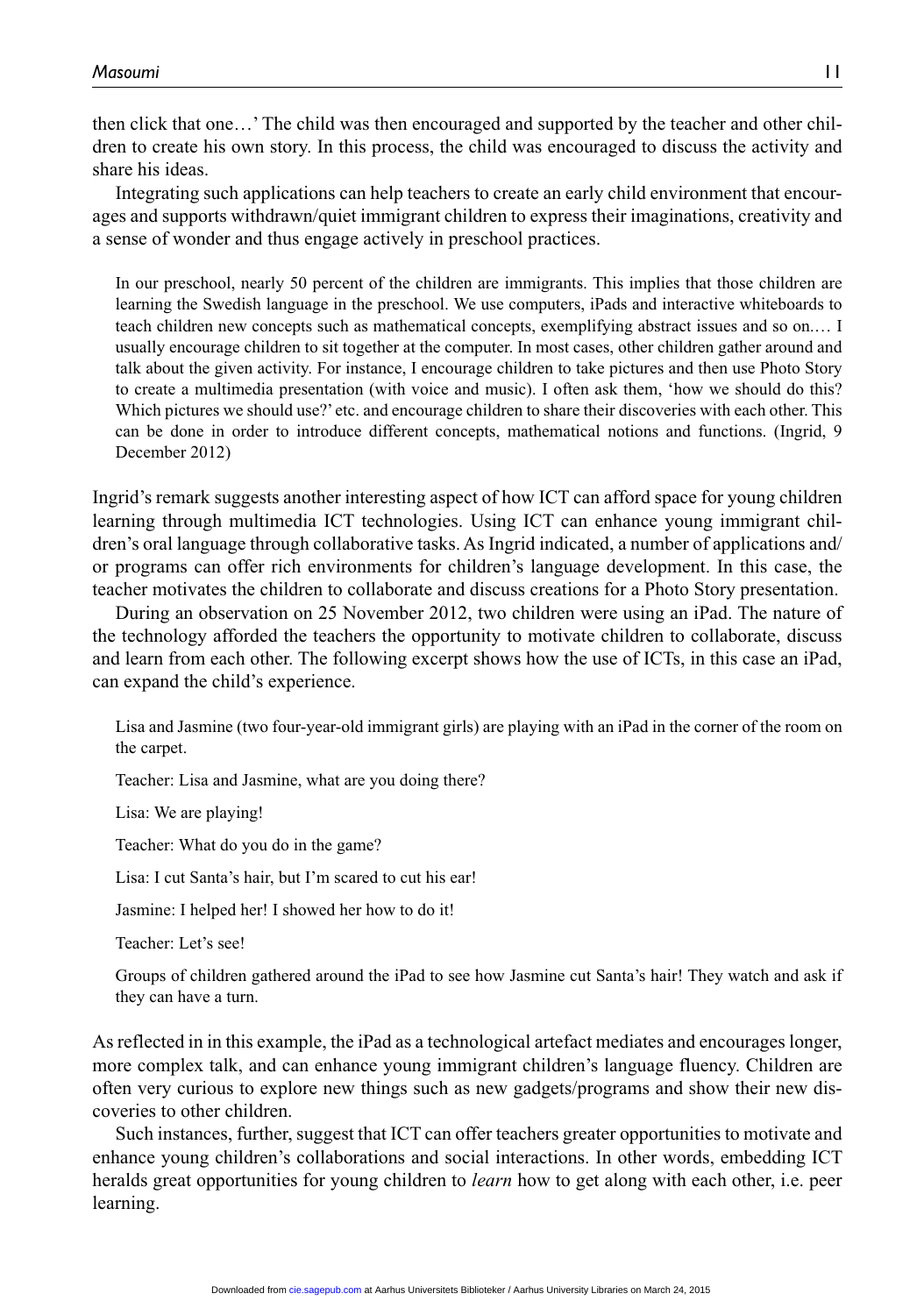*3. Using ICT to keep children busy*. Leisure applications of ICT at preschool are highly emphasized by the interviewed teachers. In many respects, ICTs were conceived as a way to *keep kids busy* that may not have any defined relevance to the designated curriculum. Reflecting on her own experience, one preschool teacher stated:

In afternoons, and after 'afternoon snack' [Swedish: mellanmål], we often don't have special pre-planned activities. So, I sometimes show animations from SVTPLAY BARN.<sup>5</sup> It keeps children busy and quiet. The children sit in front of the screen and watch the given cartoons and films. It is fun to watch cartoons together and they like it very much…. Children are also allowed to play games with an iPad, as well as online games on a personal computer. (Sara, 26 November 2012)

The above-mentioned situation is not uncommon in preschools, particularly after the normal preschool hours. Young children tend to enjoy watching cartoons and films with their peers. For example, on one occasion, a small group of children (four four- to five-year-olds) were observed during an online game *The Thieves' Christmas* [Swedish: Tjuvarnas jul<sup>6</sup>]. During this activity, a group of children were trying to help a boy add to a simple sequence using the buttons to take the treasures without facing the police. They smiled together when encountering funny or humorous scenes. This keep them occupied and created a 'feel good' factor. However, it was far from clear what they were learning.

It can be argued that ICT is also viewed as a way to entertain and keep children busy. Nevertheless, it is difficult to define the boundaries between pedagogical practice and entertaining practice in early childhood education (Plowman and Stephen, 2003). For instance, showing cartoons can motivate children to develop their fantasies, language skills and collaboration (Bazalgette, 2010).

*4. Communicating and documenting preschool practices*. The most frequent use of ICT in the studied preschools was for documentation purposes and constructing personal portfolios as well for communicative and supplemental purposes. Preschool teachers employ computers and other technologies (e.g. iPads and digital cameras) to document children's activities, communicate with parents and maintain electronic records of preschool activities. Making portfolios (in some cases an e-portfolio) and sharing these portfolios are regarded as a crucial part of the preschool teachers' duties. For example, Sara remarks:

I usually take an iPad on our weekly excursion. I take pictures from children's activities so I can document the children's progress. Sometimes I take short notes on Evernote7 about interesting incidents. (Sara, 26 November 2012)

The excerpt suggests one way in which a teacher uses an iPad to document and reflect on young children's learning journeys. Further, it hints at some of the ways that social media, like Evernote, can be used to share the children's personal learning journeys with parents.

On 25 November in one of the studied preschools, one of the preschool teachers enrolled in a learning management system (LMS) to facilitate communication with home and also give an account of children's learning's activities. By addressing her experiences, Ingrid remarks:

Every week, I write a report about our group's activities and children's progress. This report with pictures and sometimes with short video clips is published on the net [\(http://hjarntorget.se/\)](http://hjarntorget.se/) and children's parents can read and see their children's activities. This report and information are also sent to their parent's email. It works very well! (Ingrid, 9 December 2012)

Similarly, in one instance six young children in a small group were encouraged to write their names both on the paper and on a webpage. The teacher took pictures of the children writing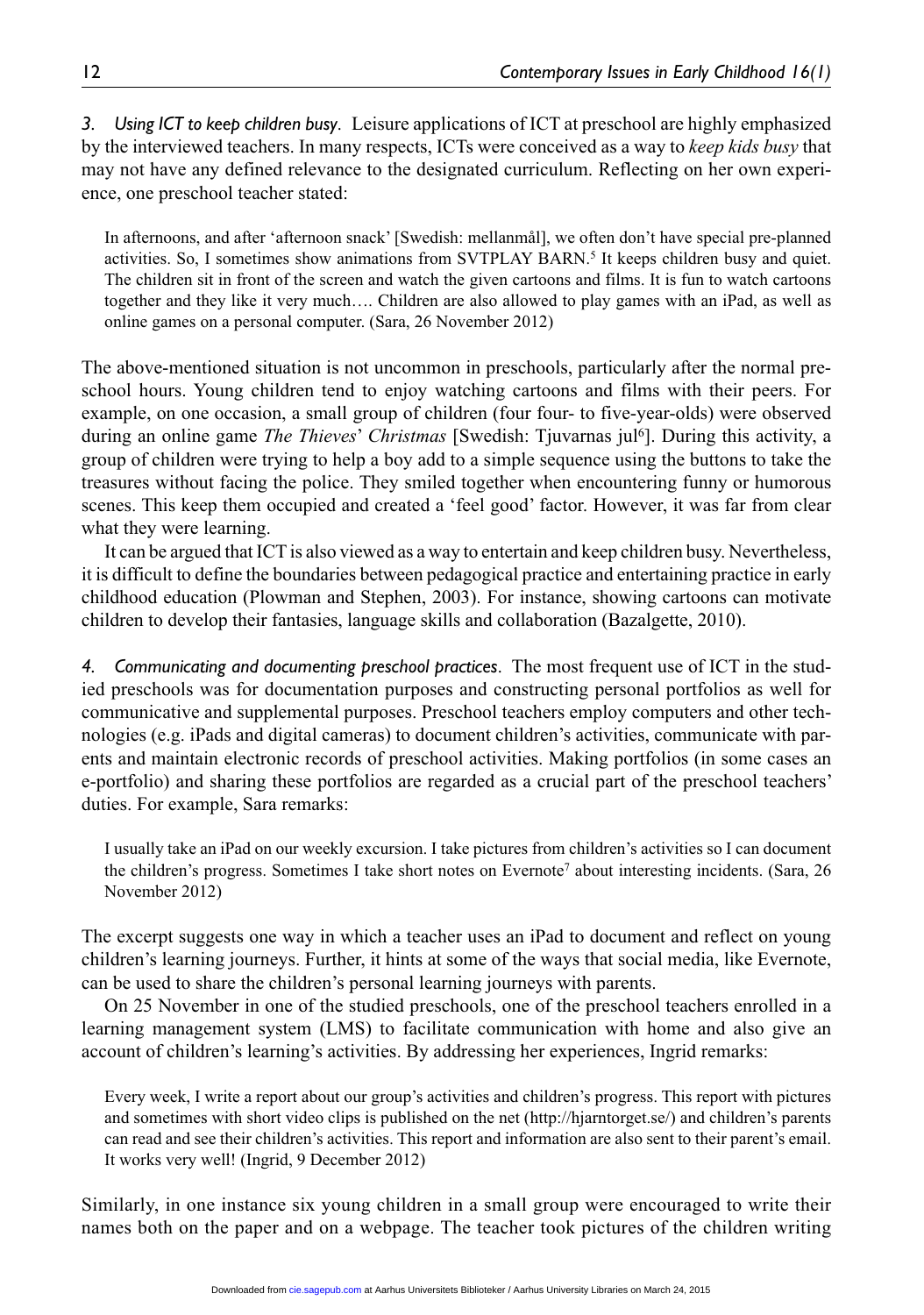their names. The children's scripts were put on the LMS along with the pictures of children writing their names.

We will also use our blog to continuously post information about events at the preschool and our weekly newsletter.

The portfolios often include drawings, photos and, occasionally, video clips. They provide a detailed and holistic account of children's progress and achievements over time. Through documentation and portfolio making of practices of this kind, teachers can develop a rich description of a child's learning journey that can be shared and thus used to strengthen the connections between a child, family members and teachers.

*5. ICT is not important in preschool educational practices*. By stating that, 'ICT is unnecessary and difficult to use in preschool planned (usual) activities', Rose-Mari underlines another approach to ICT use in preschools. In such an approach, ICTs are seen as a threat to more traditional and 'authentic' playful learning activities.

In preschool, children should learn in a natural context, play REAL games, paint on real paper and participate in traditional preschool activities.… Most of the children access different types of technologies such as PCs and smartphones at home. So, we should use authentic resources in our educational activities such as Montessori material that often children do not access at home… (Rose-Mari, 2 December 2012)

Here, ICT is viewed, not only as unnecessary but also as *unsuitable* for early-years education. Instead, these teachers emphasized the significance of first-hand experiences, play and peer interactions. Another preschool teacher commented, 'ICT is not something that should be in preschool pedagogical practices'. This argument is oriented to the possible risks of: 'stunting children's intelligence and social skills and of damaging their health' (O'Hara, 2008: 30). Similarly, a number of studies suggest that ICTs position children as passive recipients and prevent children from learning authentically (see Ertmer, 2005; Hew and Brush, 2007; Stephen and Plowman, 2003).

One of the interviewed teachers raised another justification for non-use of ICT in their practices:

To be honest, I am not so good at computer and other digital technologies.

Pointing to her colleague, Saga contends,

she is the one who is responsible for ICT and ICT use in our preschool. She attends an ICT in-service course… (Saga, 2 December 2012)

Similarly, in one of the studied preschools, the use of an interactive whiteboard was mainly limited to one of the teachers (the ICT coordinator). Other teachers were afraid to touch the interactive whiteboard. Interestingly, teachers working with other groups were not seen using an interactive whiteboard, and it was not placed in their classrooms; though the aim was that it was to be shared with their groups.

# **Discussion**

This case study outlined some key means through which ICTs have been appropriated in preschool settings. For most, ICT is viewed as a tool for documentation and as an educational object to enrich and transform preschools' existing practices. It is also seen as a cultural mediator that mediates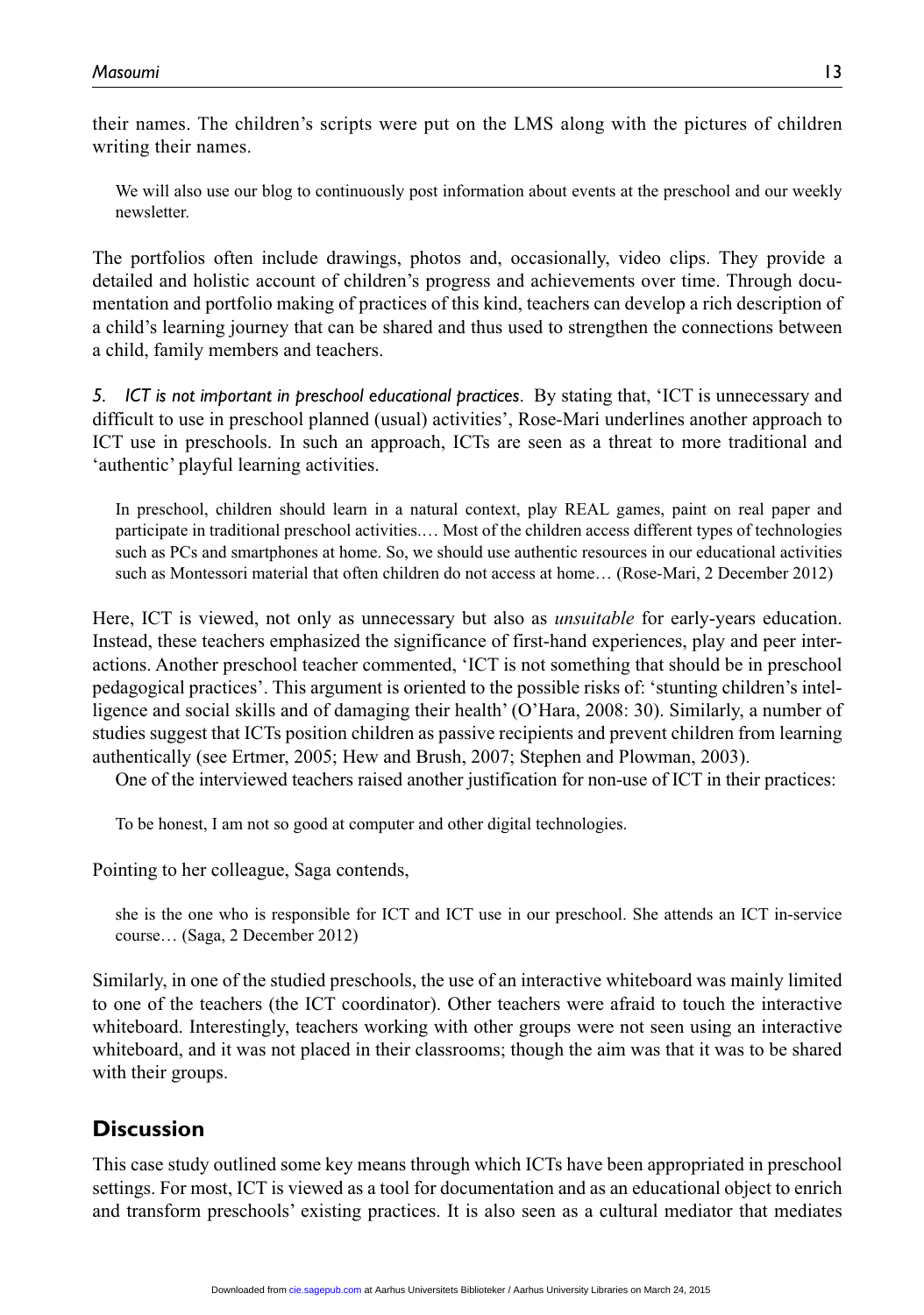young children's cultural literacy. Finally, ICT is experienced as an object for entertaining young children and keeping them busy. With reference to ideological approaches to the role of ICT in early childhood, the findings also identify teachers' stances on the non-use of ICT in preschool.

Although most of the participating preschool teachers praised the usefulness of ICT and employed ICT in their practices in multiple ways, others either use ICT as an 'extra' object or do not use it at all as part of their pedagogical practices. Classroom observations and interviews revealed that ICT was viewed 'as a supplement' to existing practices and activities – as a way of doing the same things that have always been done – rather than making ICT an integral part of the curriculum. Interactive whiteboards, for example, were often used as display tools for presenting video clips, images and texts without any exploitation of their interactive functionalities. It can be argued that ICTs seem to be 'bolted onto existing educational practices' (Siraj-Blatchford and Siraj-Blatchford, 2006: 39) instead of being used to extend learning and/or change preschools' practices.

Today ICT forms part of young children's everyday experiences in preschools. The integration of ICT in preschool pedagogical practices, however, has been perplexing (Lin, 2012; Ljung-Djärf, 2008; O'Hara, 2008); and a number of studies (Lindahl and Folkesson, 2012; Scrimshaw, 2004; Tan and Subramaniam, 2009) have sought to examine the obstacles preventing ICT integration in preschool pedagogical practices. Factors such as children's individual needs, the complexity of each preschool context (traditions and embedded norms) and the uniqueness of every preschool teacher have made it difficult to find a satisfactory solution.

Existing discourses and traditions as well as teachers' pedagogical values are a constitutive factor in ICT integration in preschools (Lindahl and Folkesson, 2012; Tan and Subramaniam, 2009; Tsitouridou and Vryzas, 2004). The question why teachers use ICT the way they use it needs further investigation. Preschool teachers' ICT use might depend, to a large degree, on their existing values, technical expertise and pedagogical experience. This lends weight to other studies (see Koehler and Mishra, 2009; Mishra and Koehler, 2006) that the integration of ICTs into preschool pedagogical practices involves a complex coupling between technical knowledge and pedagogical expertise. Following the same line of thought, Lindahl and Folkesson (2012) contend that reinterpreting existing traditions and values can be an important factor for the integration of ICT into preschool practices.

Finally, by exploring the types of ICT integration in preschools that are informed by the preschools' existing working methods, the findings of this study can bring some clarity to the complexities that surround engagement with any innovation in preschool settings and, in particular, the adoption of new technologies.

### **Acknowledgement**

The author would like to thank Prof. Ingrid Pramling Samuelsson for helpful and stimulating comments on early drafts of this article.

### **Funding**

This research received no specific grant from any funding agency in the public, commercial, or not-for-profit sectors.

#### **Notes**

- 1. A broad definition of ICT is adopted in this study that encompasses a variety of technologies including audiovisual resources, computers and smart objects.
- 2. A majority of Swedish municipalities (more than 220 municipalities at early 2013) have implemented some form of one-to-one project, i.e. one computer for each student in schools and one tablet for each child in preschools.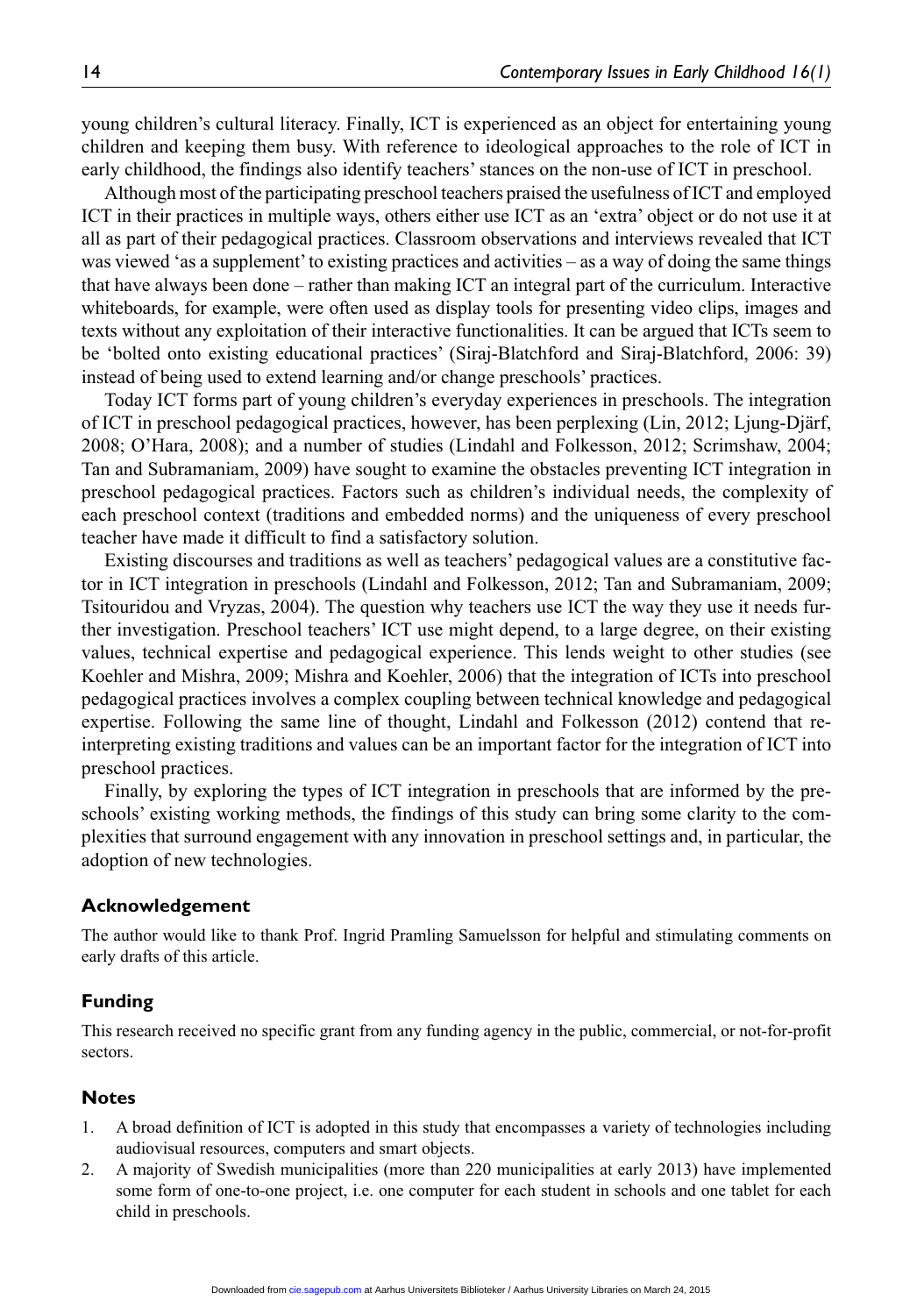- 3. Since the adoption and ownership of smartphones among Swedish adults has risen over the past years, smartphones are not considered to be institutional ICT resources. In one of the preschools, though, teachers have been given an iPhone for communication and documentation.
- 4. Create Your Own Fairy Tale (Gör din egen saga) developed by Duck Duck Moose, Partnership.
- 5. The Children's Channel (in Swedish).
- 6. An online game based on a popular Swedish television show.
- 7. Evernote is a suite of software and services, designed for notetaking and archiving, located in Redwood City, California.

### **References**

Bazalgette C (2010) *Teaching Media in Primary Schools*. Los Angeles, London: SAGE.

- Bowman BT, Donovan S and Burns MS (2001) *Eager to Learn: Educating our Preschoolers*. Washington, DC: National Academy Press.
- Castells M and Cardoso G (2006) *The Network Society: From Knowledge to Policy*. Washington, DC: Johns Hopkins University.
- Cohen L, Manion L and Morrison K (2011) *Research Methods in Education* (6th ed.) London: Routledge.

Commission of the European Communities (2000) eEurope 2002: An information society for all. Available at: <http://eur-lex.europa.eu/LexUriServ/LexUriServ.do?uri=COM:2000:0330:FIN:EN:PDF> (accessed

- 21 December 2012).
- Ertmer P (2005) Teacher pedagogical beliefs: The final frontier in our quest for technology integration? *Educational Technology Research and Development* 53(4): 25–39.
- Findahl O (2013) Swedes and the Internet 2012, World Internet Institute. Available at: https://www.iis.se/ docs/Swedes-and-the-Internet-2012.pdf (accessed 28 April 2013).
- Fishman BJ (2006) It's not about the technology. *Teachers College Record* 108(2) ID Number: 12584. Available at:<http://www.tcrecord.org/search.asp?kw=%22It%92s+not+about+the+technology%22&x=0&y=0>
- Gialamas V and Nikolopoulou K (2010) In-service and pre-service early childhood teachers' views and intentions about ICT use in early childhood settings: A comparative study. *Computers & Education* 55(1): 333–341.
- Goodwin K (2008) The impact of interactive multimedia on kindergarten students' representations of fractions. *Educational Research* 18(2): 103–117.
- Hedegaard M (2009) Children's development from a cultural–historical approach: Children's activity in everyday local settings as foundation for their development. *Mind, Culture, and Activity* 16(1): 64–82.
- Hew KF and Brush T (2007) Integrating technology into K-12 teaching and learning: Current knowledge gaps and recommendations for future research. *Educational Technology Research and Development* 55(3): 223–252.
- Hvit S (2010) Små förskolebarns berättande med stöd av den interaktiva tavlan. *Specialpedagogisk tidsskrift* 1(2): 24–25.
- Kennewell S and Beauchamp G (2003) The influence of a technology-rich classroom environment on elementary teachers' pedagogy and children's learning. Presented at *Young Children and Learning Technologies*' International Conference of IFIP Working Group 3.5 on Informatics and Elementary Education, Sydney, Australia, 14–17 July 2003.
- Klerfelt A (2010) Hyltevägens förskola Fallstudie av informations- och kommunikationsteknologins inverkan i förskolan. Available at: http://www.skolverket.se/content/1/c6/02/19/02/hyltevagen100419.pdf (accessed 10 April 2012).
- Koehler MJ and Mishra P (2009) What is technological pedagogical content knowledge? *Contemporary Issues in Technology and Teacher Education* 9(1): 60–70.
- Law N (2008) IT, pedagogical innovations, and teacher learning. In: Voogt J and Knezek G (eds) *International Handbook of Information Technology in Primary and Secondary Education*. New York: Springer, pp. 421–425.
- Lin C-H (2012) Application of a model for the integration of technology in kindergarten: An empirical investigation in Taiwan. *Early Childhood Education Journal* 40(1): 5–17.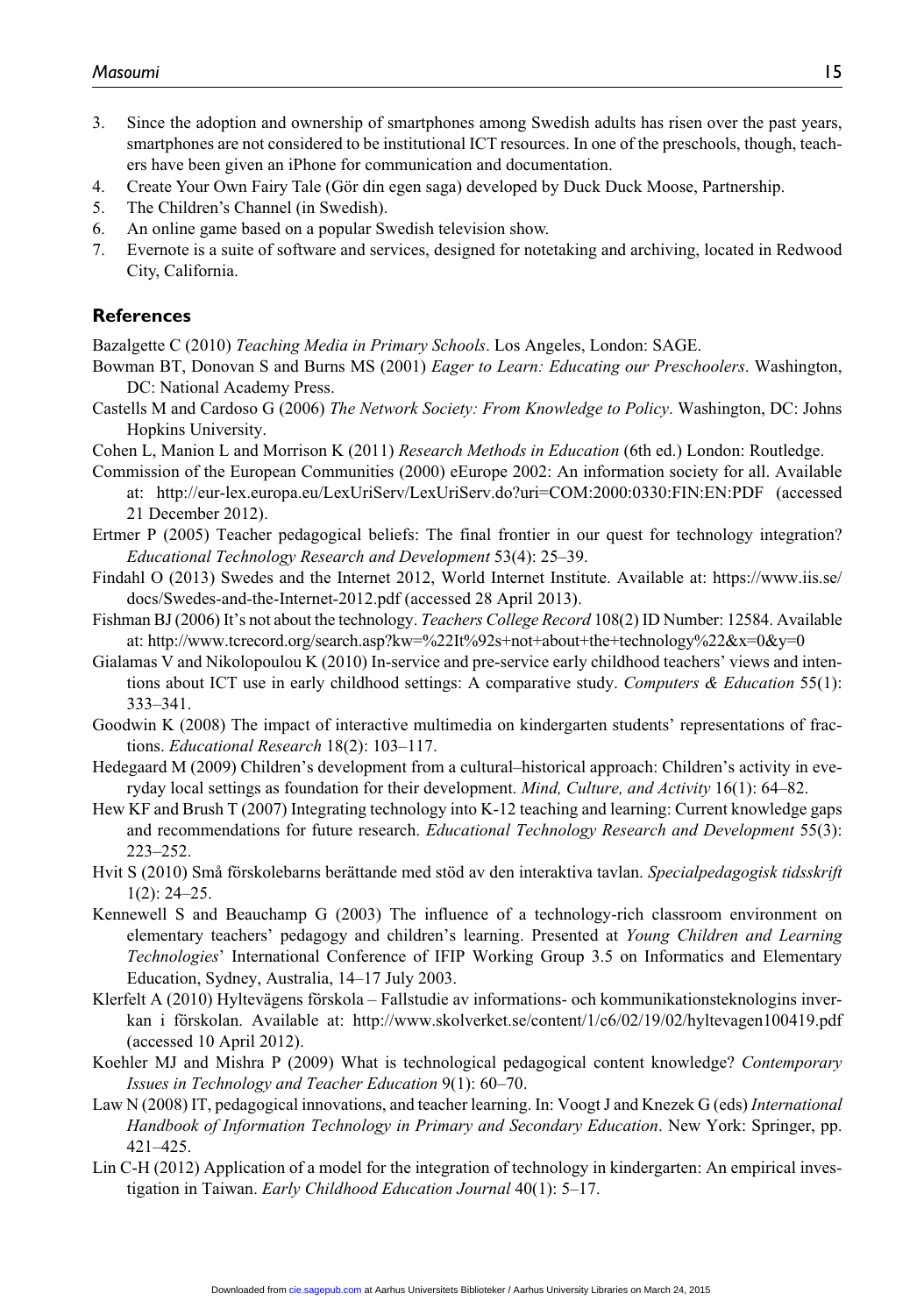- Lindahl MG and Folkesson A-M (2012) Can we let computers change practice? Educators' interpretations of preschool tradition. *Computers in Human Behavior* 28(5): 1728–1737.
- Liu Y and Hannafin RD (2010) Exploring student identity in an intercultural web-assisted scientific inquiry project *Journal of Research in International Education* 9(2): 124–140.
- Ljung-Djärf A (2004) *Spelet runt datorn: Datoranvändande som meningsskapande praktik i förskolan*. Malmö: Malmö högskolan.
- Ljung-Djärf A (2008) To play or not to play that is the question: Computer use within three Swedish preschools. *Early Education & Development* 19(2): 330–339.
- Marshall C and Rossman GB (2006) *Designing Qualitative Research* (4th ed.). Thousands Oaks; London: SAGE.
- Maxwell JA (2005) *Qualitative Research Design: An Interactive Approach* (2nd ed.). Thousand Oaks, Sage Publications.
- McCarrick K and Li X (2007) Buried treasure: The impact of computer use on young children's social, cognitive, language development and motivation. *AACE Journal* 15(1): 73–95.
- McGarr O (2009) The development of ICT across the curriculum in Irish schools: A historical perspective. *British Journal of Educational Technology* 40(6): 1094–1108.
- McPake J, Plowman L and Stephen C (2012) Pre-school children creating and communicating with digital technologies in the home. *British Journal of Educational Technology* 44(3) 421–431.
- Mishra P and Koehler JM (2006) Technological pedagogical content knowledge: A framework for teacher knowledge. *Teachers College Record* 108(8): 1017–1054.
- Norberg K (2000) Intercultural education and teacher education in Sweden. *Teaching and Teacher Education* 16(4): 511–519.
- O'Hara M (2004) *ICT in the Early Years*. London: Continuum.
- O'Hara M (2008) Young children, learning and ICT: A case study in the UK maintained sector. *Technology, Pedagogy and Education* 17(1): 29–40.
- O'Rourke M and Harrison C (2004) The introduction of new technologies: New possibilities for early childhood pedagogy. *Australian Journal of Early Childhood* 29(2): 11–18.
- Palfrey J and Gasser U (2008) *Born Digital*. New York: Basic Books.
- Plowman L and Stephen C (2003) A 'benign addition'? Research on ICT and pre-school children. *Journal of Computer Assisted Learning* 19(2): 149–164.
- Preston C and Mowbray L (2008) Use of SMART boards for teaching, learning and assessment in kindergarten science. *Teaching Science* 54(2): 50–53.
- Säljö R (2005) *Lärande och kulturella redskap: Om lärprocesser och det kollektiva minnet*. Stockholm: Norstedts.
- Säljö R and Linderoth J (2002) *Utm@ningar och e-frestelser: IT och skolans lärkultur*. Stockholm: Prisma.
- Scrimshaw P (2004) *Enabling Teachers to make Successful Use of ICT*. British Educational Communications and Technology Agency. Available at: [http://dera.ioe.ac.uk/1604/1/becta\\_2004\\_enablingsuccessfuluse\\_](http://dera.ioe.ac.uk/1604/1/becta_2004_enablingsuccessfuluse_litrev.pd) [litrev.pd](http://dera.ioe.ac.uk/1604/1/becta_2004_enablingsuccessfuluse_litrev.pd) (accessed 10 May 2013).
- Sheridan S and Pramling Samuelsson I (2003) Learning through ICT in Swedish early childhood education from a pedagogical perspective of quality. *Childhood Education* 79(5): 276–282.
- Simons H (2009) *Case Study Research in Practice*. Los Angeles; London: SAGE.
- Siraj-Blatchford I and Siraj-Blatchford J (2006) *A Guide to Developing the ICT Curriculum for Early Childhood Education*. Stoke on Trent, UK; Sterling, VA: Trentham Books.
- Skolverket (2010) *Läroplan för förskolan Lpfö 98 (Reviderad 2010)* Stockholm: Fritzes.
- Stephen C and Plowman L (2003) Information and communication technologies in pre-school settings: A review of the literature. *International Journal of Early Years Education* 11(3): 223–234.
- Stephen C and Plowman L (2008) Enhancing learning with information and communication technologies in pre-school. *Early Child Development and Care* 178(6): 637–654.
- The Swedish Media Council. (2012) Småungar & medier 2012/13: Fakta om små barns användning och upplevelser av medier. Available at: http://www.statensmedierad.se/upload/ pdf/Smaungar och medier 2013 fullfarg.pdf (accessed 19 June 2014).